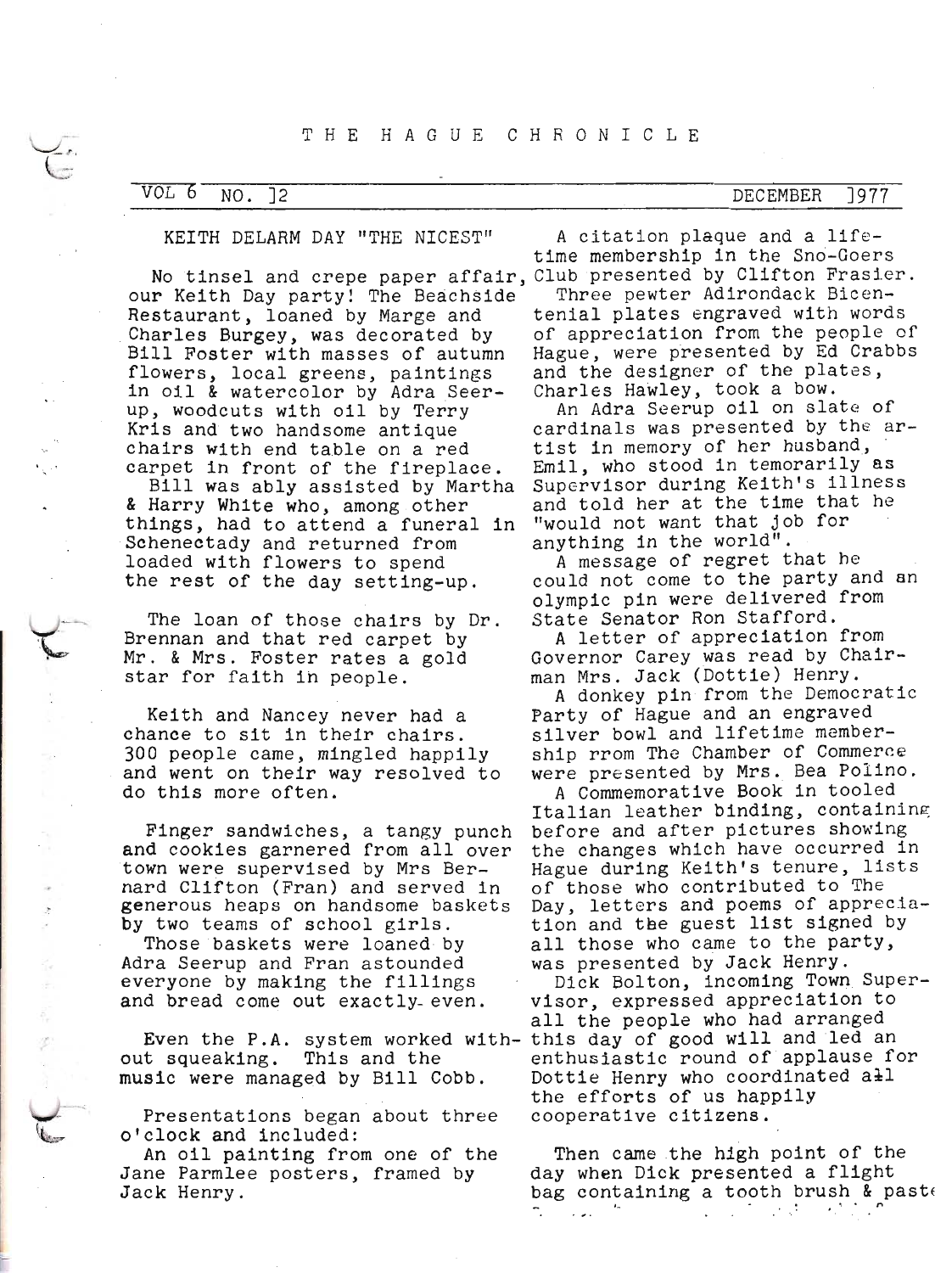a necktie, socks, handkerchief,<br>shaving cream, a copy of the Wall Street Journal and \$1100 DOLLARS which had been coming in steadily<br>since the plans were announced in September. Keith's constituents are scattered 1n winter from Palm Beach to Canada and West to Arlz. Nevada and Callfornla.

People came from all over Warren County, Ticonderoga, Albany, Tarry-<br>town and Boston.

The other town supervisors and county officials were there.

U. S Congressman Ned Pattlson came 1n person and the people enJoyed meetlng h1m.

The longest-distance phone call. eame from Harry DeBuys 1n Alabama.

An old  $\frac{1}{2}$  pint DeLarm Dairy cream<br>bottle full of pennies arrived for<br>"Uncle Keith from the small fry".<br>A large oil on canvas of the

view from DeLarm Farm, gift of the painter and former Madison Ave. advertising man, Jack Tinker; who summers on Frlends Polnt, provlded an "Aaah, Wow" finale.

FROM KEITH DELARM:<br>I'd like to try and thank all of you wonderful people who made "my<br>day" the tremendous success that it

was. It was the nicest party that I have ever been fortunate enough to be a -art of. Wecks and weeks of work must have gone into the plan-<br>ing of this fantastic affair and

# I want you all to know how much I

really appreciated this tribute.<br>Thabk you all for the wonderful gifts and after the first of the year Nancy and I hope totake a llttle trlp to a warmer cllme. Kelth Delarm day w111 always be remembered as the most outstandlng day of my l1fe.

# FROM NANCY: (Mrs. Keith DeLarm)<br>Keith shows little emotion as

a rule but he was deeply touehed by this and he is still talking<br>about it. It certainly was a<br>lovely affair. Thank you all f Thank you all for everythlng.

## A MESSAGE TO THE PEOPLE OF HAGUE

From the chairman's point of view the party was a great success and well worth the effort and tlme spent. I can't begin to express my slncere thanks to each and every one of you for the help given. I<br>sincerely believe that everyone who came had a good time and that's what partles are all about.

To those of you who could not make 1t, I am really sorry. We mlssed you.

I think the party was a great<br>thing for the people of Hague, for<br>the DeLarms and for me, since it<br>really opened my eyes to the sin-<br>cerity, generosity and appreciation<br>that Keith's constituents, from near and far, felt for thelr supervlsor and the cooperatlve splrit of the

people of Hague.<br>As Elaine McKee said at the party,<br>"It just shows that the people Hague are all nice people." Dorothy J. Henry SOMEONE NAMED ANON (postmark Hague)<br>Sums It All Up: Sums It All Up:

## RE KEITH DELARM DAY

Wlth poets rampant 1n the town A1I subjects now are treated thus From elephants to shortages<br>And since that's so, we should

remark<br>That Sunday's fete for Keith DeLarm Was one that Hague will long recall<br>With warmth. We thank you all Whose efforts made it come about--<br>Especially Keith--if he weren't here We would have had no cause to cheer! tr/22/77

#### FOUND

One copper cooky sheet; one round aluminum tray; two flowered plates. All of these items were generously heaped with cookies for the party but since no name was on them, they could not be returned to their rightful owners. Please call Dottie Henry, 6633 to claim.<br>She will be happy to return them<br>promptly.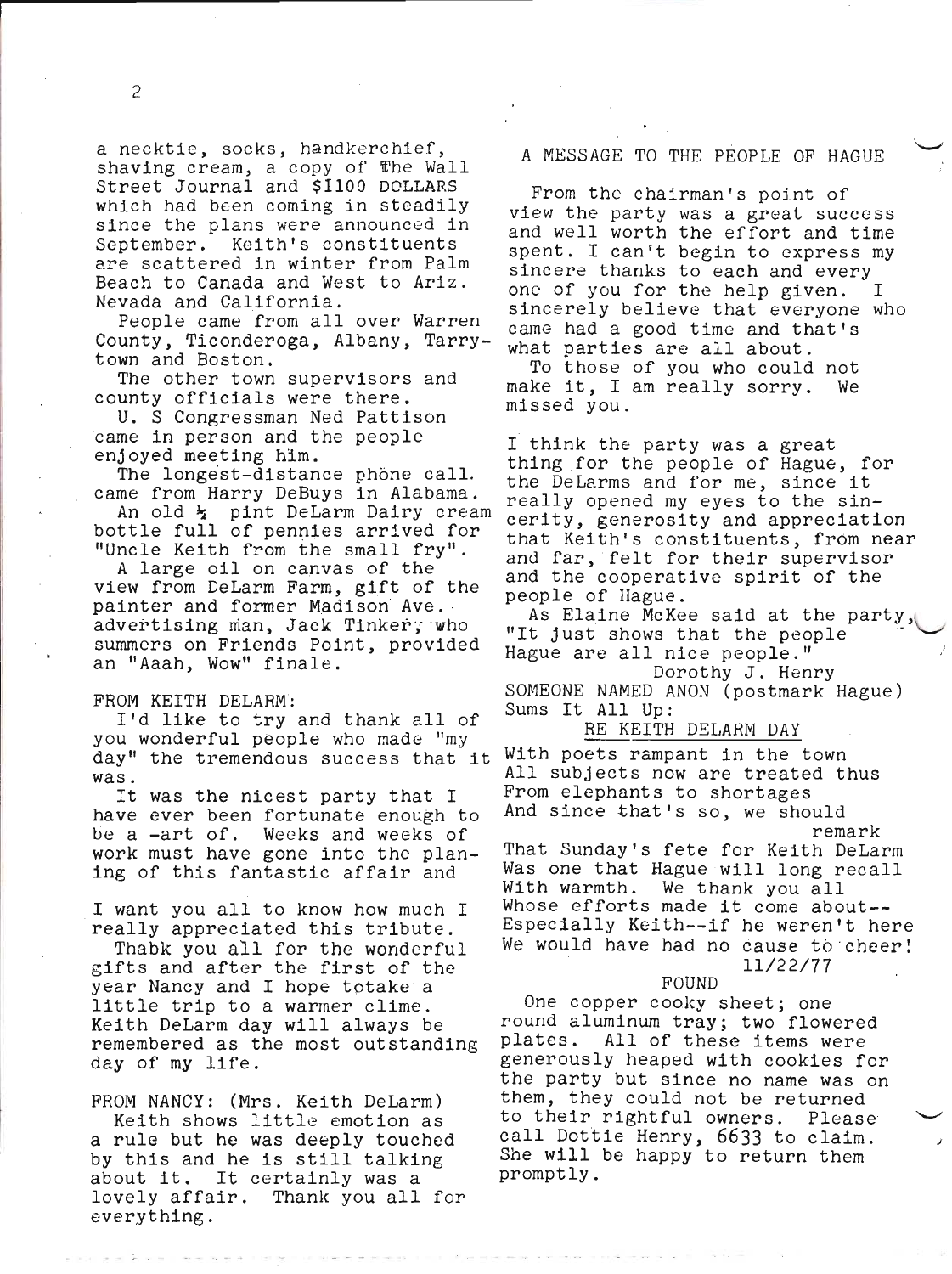Dec 477

### PUBLIC HEARING on

# PROPOSED TOWN OF HACUE COMPREHENSIVE PLAN

#### BEFORE THE HEARTNG

 $\leftarrow$ 

س<br>منبه

THE PLANNING BOARD with.two. liason members from the Town Board have been urging people to attend<br>their meetings, write or call with<br>questions and complaints; visiting properties and adjusting the plan<br>after each of these visits and<br>after each Public Hwaring (this<br>was the 5th) for the past year.

At one point they were out study-<br>ing the terain on snowshoes.

They have reported on thelr work 1n this newsletter alrost every<br>  $\frac{4}{4}$  years ago.<br>
THE TOWN BOARD, during the past<br>
month, have joined and increased

these activities. One Board Member has been going out to visit carrylng maps and coples of the proposed ordinance to people who<br>were reportedly upset.

They prepared a special edition of The Chronicle with statements from eaeh emmber of the Town Board and a minority report from Mr.

Zeese of The Planning Board.<br>They can say with a clear corscience that the Plan has been<br>fitted to the needs of the town.<br>Many people would be less restricted and no one would be more re-<br>stricted than they are under pre-<br>sent APA and Health Department<br>regulations.<br>A GROUP OF VISITORS, mostly from<br>The North Country and one or two

from The Catskills, came to town<br>to help us slay the APA dragons.<br>They hovered around town for<br>about a week before the hearing holding meetings to tell us about<br>the APA and explain our proposed<br>'plan, assuring us "They will change it the next day".

Someone called "your friends and Neighbors" wrote a warning letter with diagams purported to show us our "land reduced in value to wjere you can't give it away say

nothing about selling it."<br>They got to the hearing early, participated under all categories whenever they felt we needed help and stayed to the end.

They shouldn't have worried so. The opposition is in very capable hands and APA storles are more ccmmon than fish stories.

## AT THE HEARING NOV 29

The Hearing was opened by Town Supervisor, Keith DeLarm at 7PM ar.' continued until 12 Midnight.<br>128 people registered their presence at the door.

Mr. Delarm la1d ground rules for conduct of Hearing as advlsed bY County Attorneys:

Two parts, the flrst part for answerlng questlons, the second part for hearlng statements.

People would'be allowed to speak

- ln thls order: A. Resldcnt property owners B. Resldents
	-
	- C. Non.-resident property owners
	- D. Borderlng munlclpallties & State Agencles who are partles of lnterest E. Non-resldents who do not own
	- property ln Hague & are not parbles of interest.

Statements to be llmlted to 2 or 3 mlnutes.

Speakers to glve name, address and state whether they are propcrty owners ln Hague.

WEATHER PHONE:  $585-6230$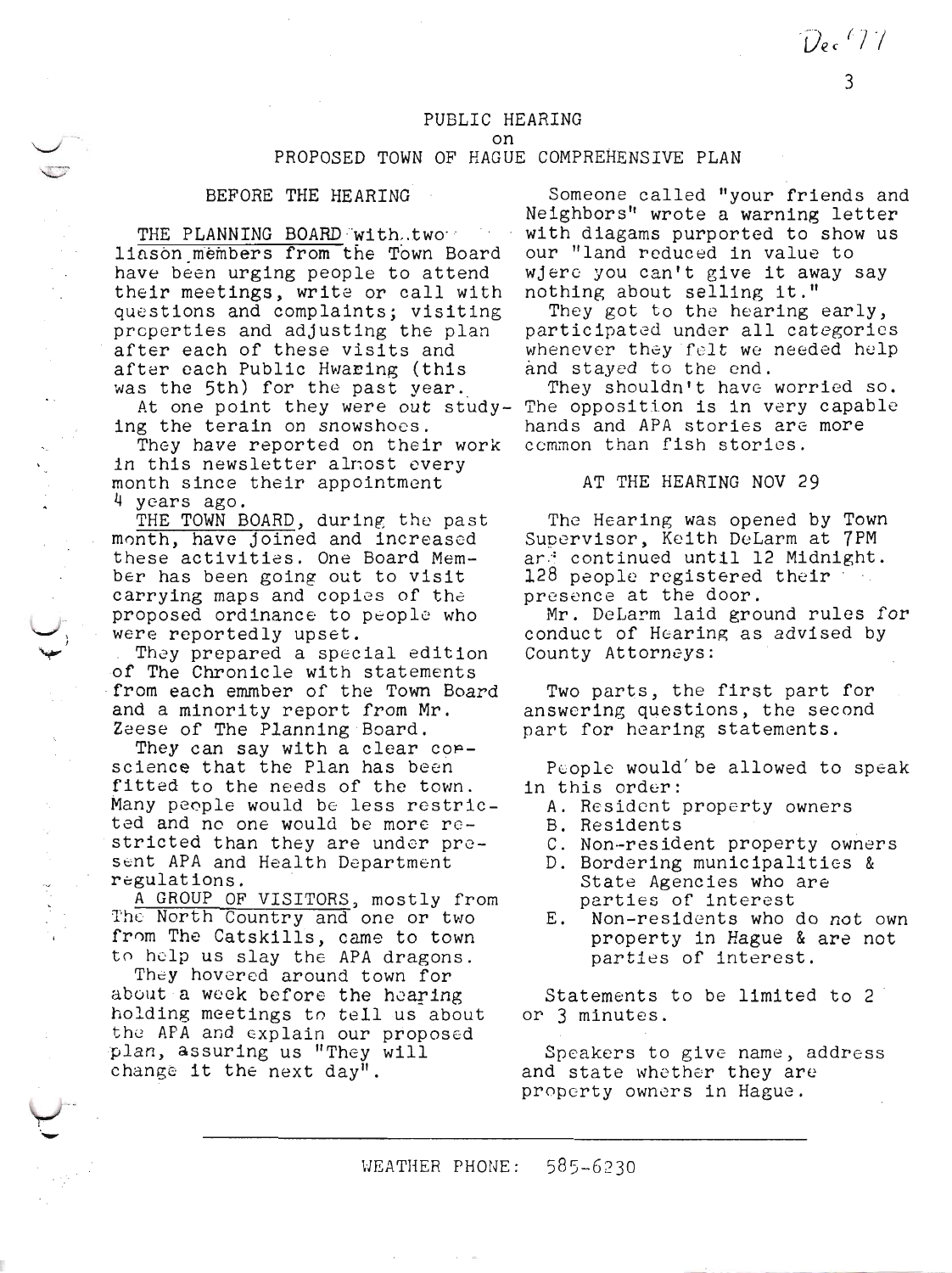#### AT THE HEARTNC cont:

0n hand to answer questlons were:

Davld Krogman, Astt County Attorney to rule on lega1 questions. Chm. Edward Crabbs rcpresentlng Town Plannlng Board. Bill Davidson & Leslie Freeman of Lake Champlain-Lake George Reglonal Planning Board.

Ron Cooper for APA related questlons.

All members of The Town Board were present: William Cobb, John T. Henry, Aaron Middleton and Harvey Yaw.

Supervisor DeLarm called atten-<br>tion to the materials available, urged people to have confidence in the men who have done the work

On basis of questions and statements, the partlcipants seemed to fall into three groups:

1. Those in favor of the proposed<br>plan which is Approved by Adiron-<br>dackPark Agency and if passed would remove APA jurisdiction over Class B projects (homes, sma1l subdivlslons etc.) and place control in the hands of local boards.

2, Those ln favor of a local ordinance Not Approved by the APA. Thls would leave APA with jurisdietion over all projects and add 1ocal boards but they feel that the APA w111 be dismantled 1f local governments do not pass Approved Plans. Their advice is to wait and centinue to work on a local ordinance.

3. Those opposed to all zonlng laws and town planning who also hope the APA will be abolished.

[Class A Projects (large subdivi-<br>sions etc.) remain under APA jurisdiction so long as Article 27 (APA Act) is in effect.]

PROS AND CONS

 $OPP: = opposed$ 

FOR:  $=$  in favor of passing the proposed Town Plan

t

OPP: It supports the  $APA$ .

FOR: It removes nore than half of thelr jurisdlctlon

OPP: Enforcement will be costly.

FOR: It will be a good investment. Applications for permits

have averaged 4.2 per year in the<br>past five years. Even with increased building this would be a part-time position OR could be combined with duties of an already appointed town official.

and opened the meeting to questions. is money available in the Contin-Supervisor DeLarm said there gency Fund. Present estimates are that it would cost less than \$1000.

> OPP: No other town has passed an "approved""plan.

FOR: Hague has the advantage of three large property owners who do not plan to develop their land, allowing us more leeway in distributing densities within APA l1mits.

OPP: They may sue us in future or ask to have their taxes lowered.

FOR: They are either already under the Flsher Act, do not Plan to deveop thelr land or cannot under APA & Health Department regulations because of thelr 1ocat1on.

OPP: It will lower property values on some and therefore on all property.

FOR: It will improve property value values and increase demand if prospective buyers are reassured that we have a protective plan to prevent cheap development and crowded condltlons.

4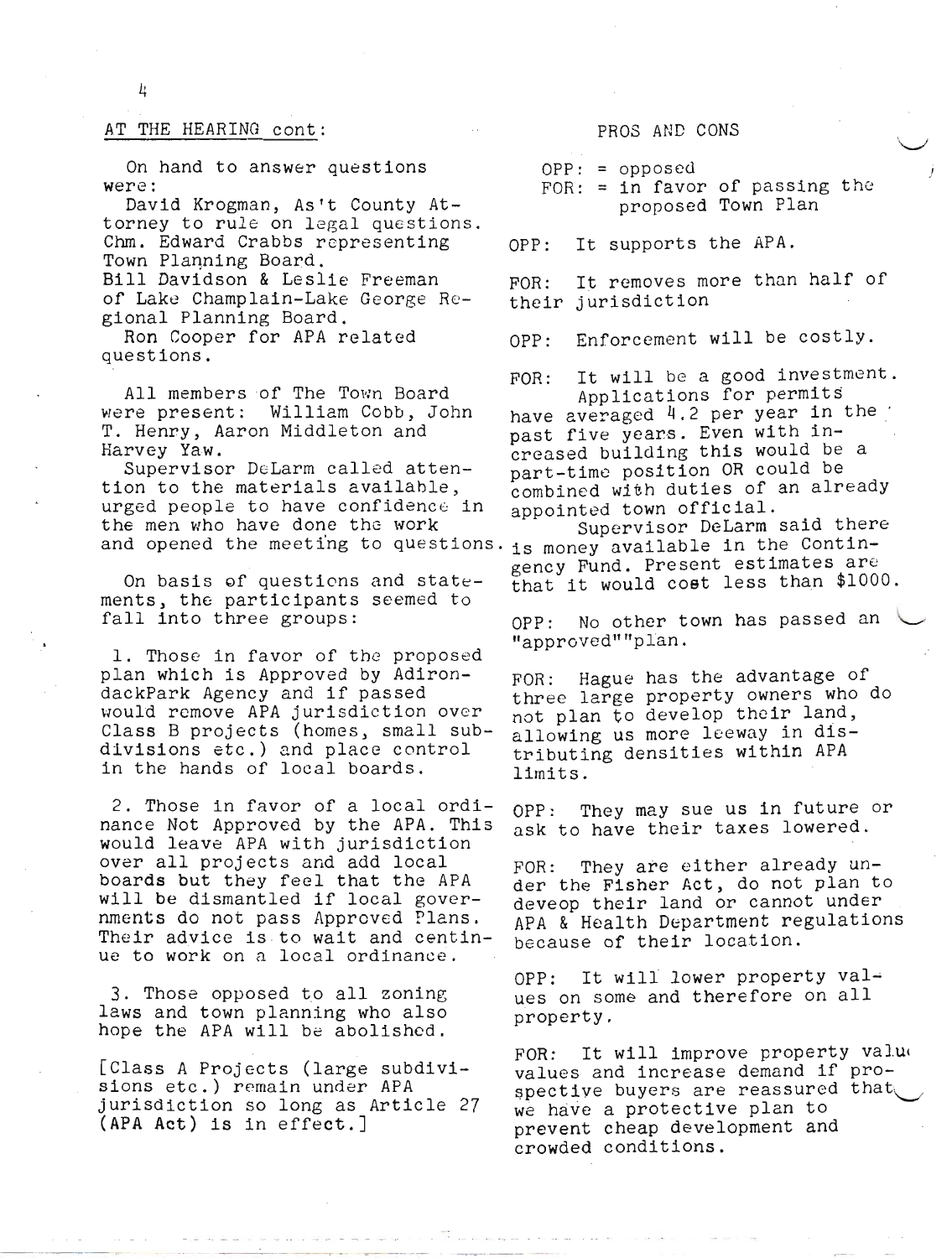Dec 11

5

PROS & CONS cont.<br>
OPP: We need time for more<br>
"in-put" from property owners.

 $\rightarrow$ 

 $\mathcal{A}$ 

.<br>.<br>.

 $\bar{\mathbf{x}}$ 

"In-put" from property owners. FOR: No more than APA.<br>
It can be amended.<br>
FOR: We have had 5 public hear-<br>
Ings, 3 legal plus 2 informational, laisez faire and the kind of growth<br>
(Aug  $4$  & 25, Sep 12, Oct 3 & Nov 29) w

there has been press and radio

coverage.<br>All meetings have been open to<br>the public for 4 years.<br>It will never be perfect but it<br>allows for variances.

OPP: Once it is passed we are stuck with it.

FOR: It can be amended and<br>provides for variances. provides for variances.

OPP: APA has to be advised when the town grants variances or amends the ordinance.

For: They must take us to court<br>each time they object to either and prove we have done something illegal.

OPP: Lake George Park Commission<br>has protective restrictions on Lakeshore property and are en-<br>forcing them now.

FOR: Our plan supports the LGPC<br>and goes further toward mecting<br>local needs. and goes further toward mecting

Lakeshore property 1s only onc part of the town.

OPP: It is too long and compli-<br>cated, 4 books and 500 pages,

FOR: It is a legal document. It<br>has to use legal language.

OPP: Why does it follow APA models so closely?

FOR: It uses APA models and language only when they are compat-<br>ible with our thinking. It is<br>legal language.

OPP: It is too restrictive.

FOR: Mr. Katzman reported that 1t would hasten his develcpment of Arcady Estates by 6 nonths or more and the local plannlng board has found that he can add 10 more<br>units than he had hoped.<br>Some of his future residents<br>will be moving here from the. southern end of the lake.

OPP: Why did APA agree to Hague's<br>plan if it makes so many changes?

FOR: They are reasonable requests.<br>The APA Plan is regional.<br>Town plans are the mechanism<br>for correcting errors in detail

AFTER THE HEARING

1n that p1an.

While waiting for approval from<br>the Warren County Planning Board,<br>the Town Board will continue to<br>receive and consider letters,<br>calls or visits to the Town Hall.

Arrangements have been made with

WCPB to add last minute changes.<br>It is hoped that they will hear<br>from those who approve the pro-<br>posed plan as well as those opposed.

Correction Please: Special Issue<br>of The Chronicle in Nov should be<br>dated Nov. 23. The Board members<br>completed their statements on that<br>date. It was mailed the 25th.

FREE LESSONS IN DOWNHILL & CROSS-COUNTRY SKIING are being planned<br>for January at the town Ski-Tow.<br>Some equipment may be there for beginners use. Call Joe McCranels<br>6051 or watch the papers.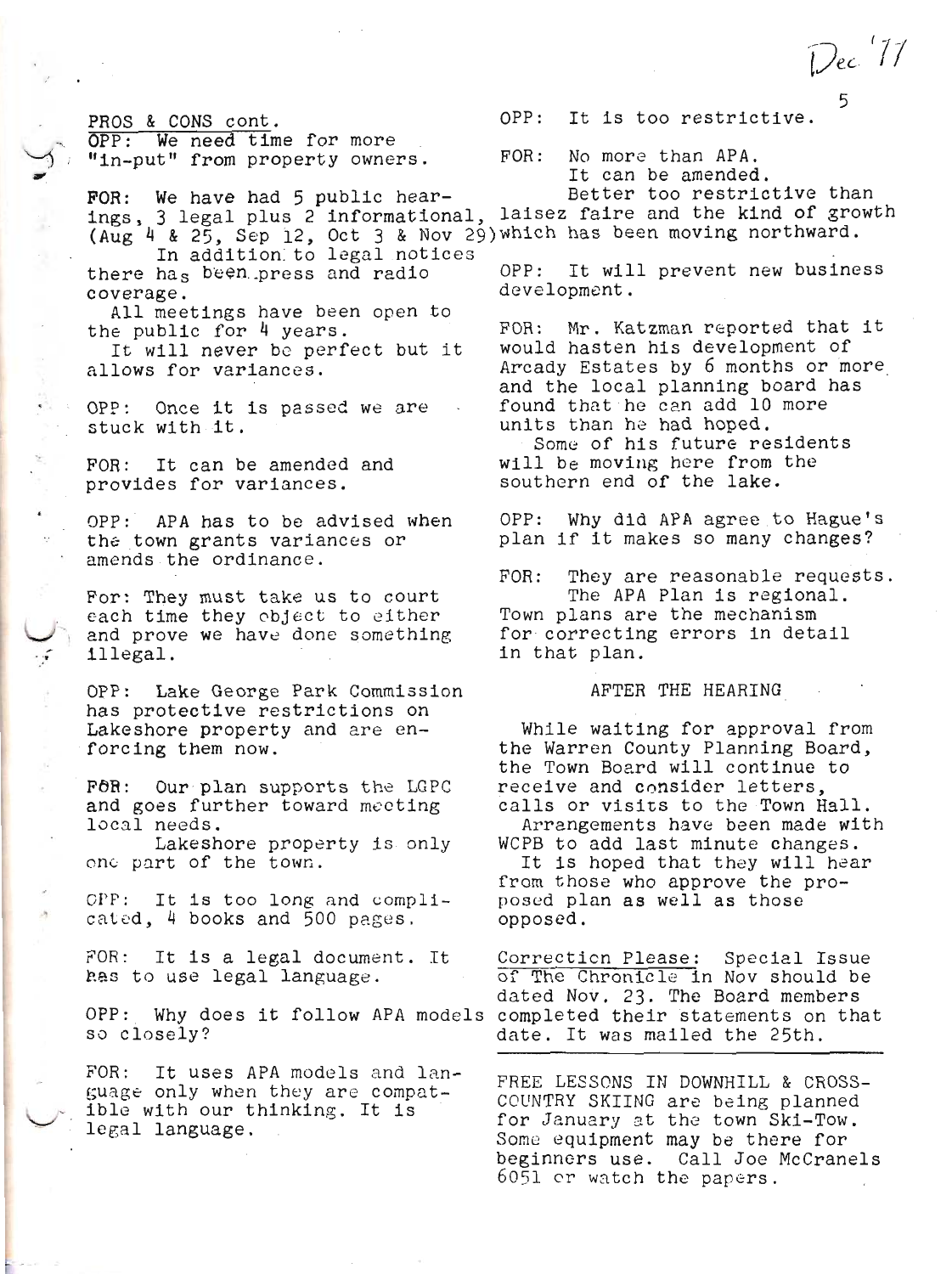#### "THE FISHER ACT"

After the Sept. 12 Public Hearing at which John Phillips requested that the Friends Point Asn. land be rezoned to Resource Management since it was under the Fisher Act, I asked him about it. He relayed my request to Mrs. (Claire) Phillips.

Mrs. Phillips wrote:

"The law which is commonly referred to as the "Fisher Act" is officially the Fisher Forest Tax Law ( Section 480 of the Real Property Tax Law of New York State). It was amended October 1, 1973, but had been on the books for at least 15 years prior thereto.

No lands may be classified pursuant to the above Section 480 after Sept. 1, 1974. The law was amended that date and Section 480 was replaced by Section 480-A, which resulted in a number of technical changes to the taxation of forest land.

The action of the Friends Point Association (FPA) in qualifying its common land under Section 480 prior to September 1, 1974 gave positive proof of the determination of all FPA members to preserve their common land in a 'forever green' state. One thing was certain he has reordered it. this land was not intended for use as future developed building lots, and should therefore not be assessed in that manner. Without the Fisher Act, the FPA common land would have most likely been assessed as land for future development under the Clemshaw Appraisal.

We filed timely, we followed up on the status of our application, we obtained the required timely inspection by Encon and succeeded in obtaining approval of our application.

I am sure all FPA residents are content in the assurance that some 55 acres of forest greenery surrounding their homes will remain just that.

The results were personally rewarding to me having served as Chairman of the Committee appointed by the FPA to follow up the application to its conclusion.

I was grateful to Stan Smith for the valuable experience he provided the committee on woodland matters."

Claire M. Phillips It was good of Mrs. Phillips to do this for us. They had planned to retire this year and live at Friends Point - Mrs. P had been comptroller of Arthur Young & Co. an international public accounting firm in N.Y.C., one of "The Big  $8^{\overline{n}}$ --but on Aug. 1 the Governor of Florida appointed her to a 9 man commission which will be reorganizing the Florida Dept. of Health, Welfare & Rehabilitation and Mr. P was rushing back to Jacksonville to join her.

GROWING UP WILD, by Dorothy Good-Fellow of Silver Bay & Pittsburg, is now available.

Mr. Herbert of The Bookmark in Ti reports it is selling well and

Those of us who have read it found it "refreshing", "delightful" and recommend it to anyone who loves this "neck of the woods" -or any other. Billie DeGraff sent a copy of it to her brother whose life style, in the state of Washington, is similar to ours. It is in paper-back, by Boxwood

Press  $-$  \$3.95.

THE HAGUE CHRONICLE is edited and published monthly by H. Virginia Shattuck, Hague, NY, supported by contributions from its readers. Mimeograph-courtesy of Silver Bay Association. News items are solicited. Phone: 8845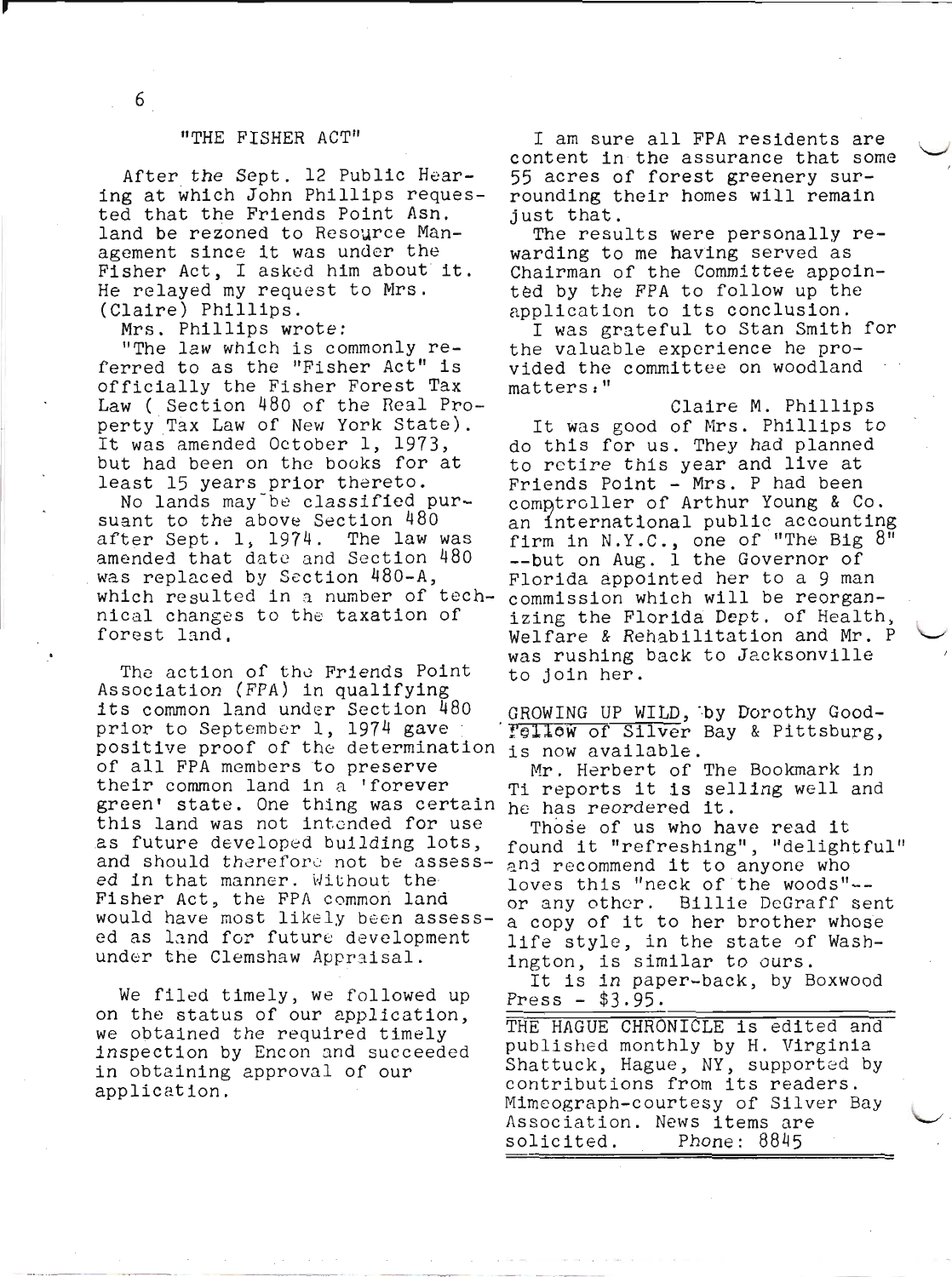Dec 77

## HAGUE CUB SCOUT NEWS

On Oct. 28th at 7:00 the Hague Cub Scouts and their families had a Halloween Party at the Hague Town Hall.

There was judging of the homemade our beds: costumes.

The first group was of all the cub scouts.

The winners were: for the funniest, The Vampire, Jeffery Plass; the most original, The Beer Can, Gordon McCoy; the prettiest, The Tin Man, Dan Denton.

The second group was of all the other children.

The winners were: the funniest, The Clown, Jason Plass; the most original, Peter Pan, Christ Swinton; the prettiest, Raggety Ann, Ginger Schwarte.

Silver dollars were given out as prizes.

The judges were Mrs. Agnes Watts, Mr. Robert Hoyt and Mr. Gerry  $Bryd.$ 

The Cubs made and brought Jack-O-Lanterns. They were lighted and put around for decorations. The Cubs took these home afterward.

The Cubs also made bean bags and soap bottle cats for one of the four games. The other games in cluded a ring toss, a peanut roll and catching swinging apples from a stick.

There were refreshments of cookies and cider. These were all donated by the Cub Scouts' parents.

Also, Mr. Dale Mathews from the Mohawk Council was able to stop in for a few minutes. Others there were: Mr. George Denton, our Cub Scout Master, The Committee Chairwoman Joan Belden also Den Mothers Mrs. Martha Denton & Elinor Sharpe.

There were 75 Cubs and relatives at the party; with a good time had by all. Elinor Sharpe

A DOUBLE THANK YOU FROM AARON MIDDLETON to "the many people of Hague who supported me at the polls

# THREE CHEERS FOR THE TOWN CREW

Would you believe there are only six of them? They maintain the Hague tradition of keeping ahead of the storms while we are snug in

Commissioner Dan Belden Jack Dunsmore Mitchell Frasier Sam Frasier Gerald Hutchinson Walt Waters

THE HISTORICAL SOCIETY MET AT "SHORE HAPPY" ON NOV 16

Dr. & Mrs Robert Cole enter tained the group at their summer home to facilitate display of jade which accompanied Dr. Cole's discussion of The History Of Jade.

They were much more relaxed about people handling the jade than most museums. The pieces ranged in date of origin from 1400AD - Ming Dynasty to 1800AD -Spanish and were in several colors and exquisite designs.

In addition to history of jade working processes, Bob discussed precautions in buying and registering pieces to prevent theft.

His grandfather was a ship's chandler and during the depression vears as Bob watched ! recious family pieces disappear, he resolved to correct that as soon as he was able. His first opportunity came when he was stationed in the Pacific and he has pursued this avocation ever since.

Mrs. Cole (Bea) had a special arrangement of Arum lillies, Bird of Paradise leaves and Kelp from South Africa done on a hand crafted Ed Chapleau Frame.

DECEMBER MEETING date changed to Dec. 12, Baptist Church Annex.

Dr. Harold Gelhaar will speak on "History and Reminiscenses of Sabbath Day Point.

on Election Day" and all who sent me cards get well wishes, phone calls whose while I was in hospital."